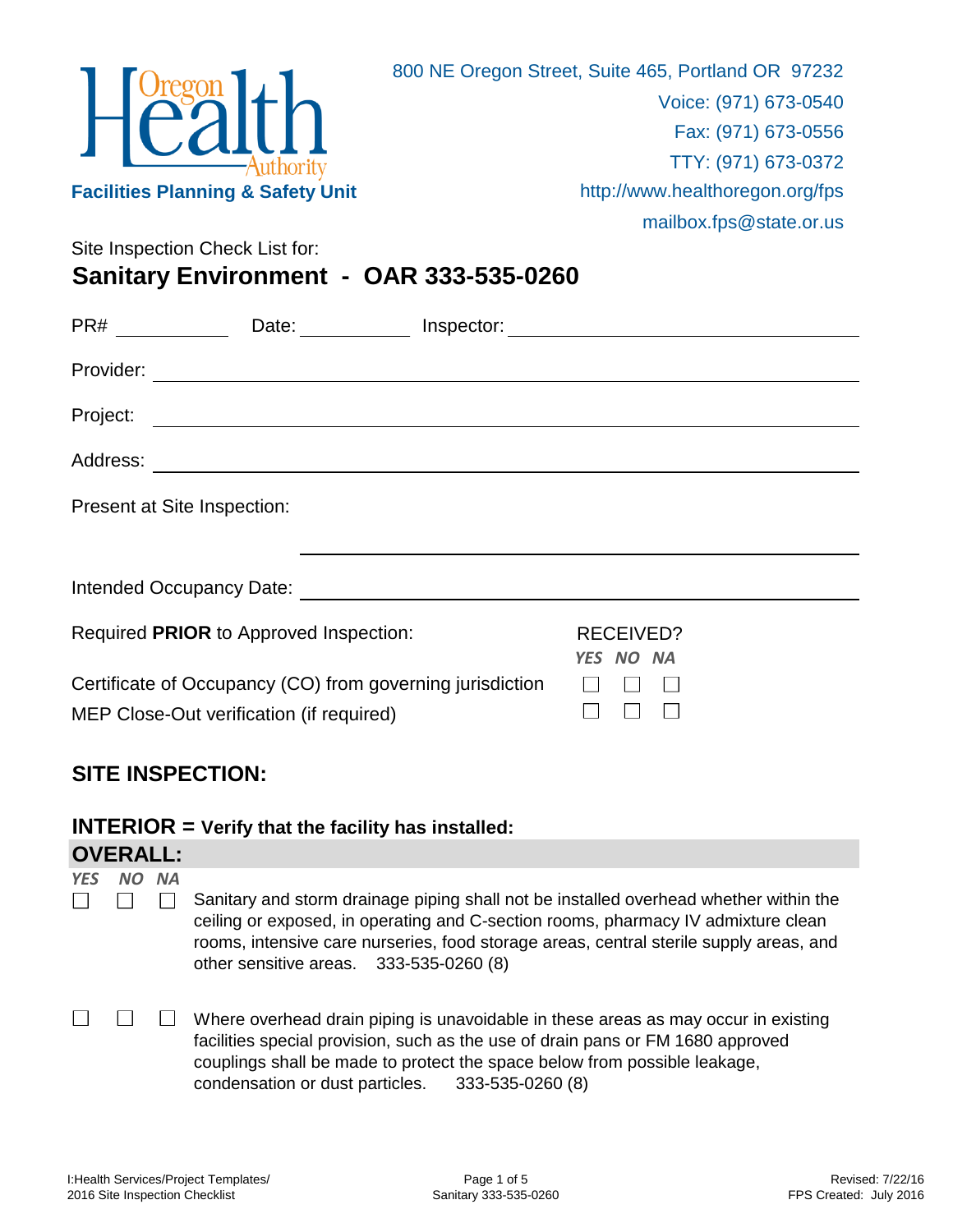|                |              |                                             | If drain pans are installed for protection, the pans shall be drained to an open site, air-<br>gap drain and shall be labeled. 333-535-0260 (8)                                                                                                                                     |
|----------------|--------------|---------------------------------------------|-------------------------------------------------------------------------------------------------------------------------------------------------------------------------------------------------------------------------------------------------------------------------------------|
|                |              |                                             | Scrub sinks are provided for the exclusive use of staff in restricted and semi-restricted<br>locations within operating and surgical suites and rooms.<br>$333 -$<br>535-0260 (1)(b)                                                                                                |
|                |              |                                             | <b>PUBLIC/ STAFF TOILET ROOMS:</b>                                                                                                                                                                                                                                                  |
| <b>YES</b>     | <b>NO</b>    | <b>NA</b>                                   |                                                                                                                                                                                                                                                                                     |
| $\blacksquare$ | $\mathbf{I}$ | $\Box$                                      | No toilet room shall open directly into any room in which food, drink, or utensils are<br>handled or stored. 333-535-0260 (3)                                                                                                                                                       |
|                |              | $\Box$                                      | Toilet rooms, conveniently located and separate from those used by patients, shall be<br>provided for all hospital personnel. 333-535-0260 (3)                                                                                                                                      |
|                |              | $\mathbf{I}$                                | Public/Patient toilets shall be provided conveniently near multi-purpose rooms.<br>333-535-0260 (6)                                                                                                                                                                                 |
|                | $\Box$       | $\mathbf{I}$<br>$\Box$<br>$\Box$<br>$\perp$ | Toilet rooms shall have Handwashing Stations which include:<br>333-535-0260 (1) & $(1)(a)$<br>Hand wash sink<br>Hot & Cold water supply<br>Faucet that facilitates easy on and off mixing capabilities without use of hands.<br>Single use paper towel dispenser<br>Soap Dispensers |
|                |              |                                             | <b>PATIENT CARE UNITS:</b>                                                                                                                                                                                                                                                          |
| <b>YES</b>     |              | NO NA                                       |                                                                                                                                                                                                                                                                                     |
| $\Box$         | $\Box$       | $\Box$                                      | Toilet and Handwashing facilities shall be available as follows:<br>Newly constructed single patient rooms having a private toilet, a hand-washing station<br>in both the toilet room and the patient room shall be provided.<br>333-<br>$535-0260(2)(a)$                           |
|                |              |                                             | Renovation projects involving single patient rooms that have a private toilet room, a<br>hand wash station shall be located in either the toilet room or the patient room. 333-<br>$535-0260(2)(a)$                                                                                 |
|                |              |                                             | In single patient rooms having a toilet room connecting 2 rooms, a hand-washing<br>station shall be provided in the toilet room and in each of the 2 patient rooms. 333-<br>535-0260 (2)(b)                                                                                         |
|                |              |                                             | All wards of (2) or more beds, having a separate or connecting toilet room, shall have a<br>hand-washing station in the toilet room as well as in the ward.<br>333-535-0260 (2)(c)                                                                                                  |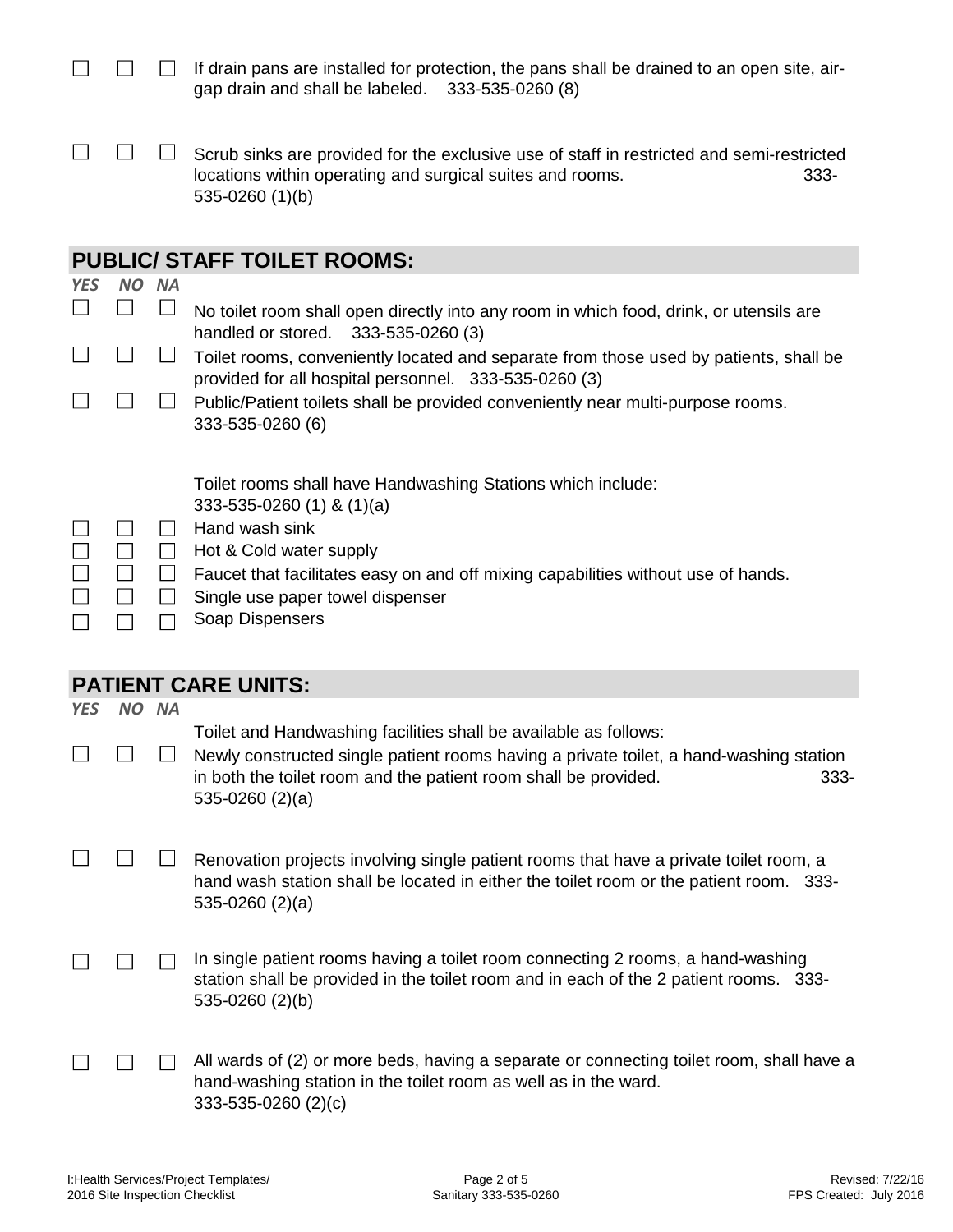|        |                                                                | A toilet room shall be directly accessible from each patient room without going through<br>the general corridor. 333-535-0260 (d)                                                                                                                                                                                                                  |
|--------|----------------------------------------------------------------|----------------------------------------------------------------------------------------------------------------------------------------------------------------------------------------------------------------------------------------------------------------------------------------------------------------------------------------------------|
|        |                                                                | One toilet room shall serve not more than 4 patients or two patient rooms.<br>333-535-0260 (2)(e)                                                                                                                                                                                                                                                  |
| $\Box$ | $\Box$<br>⊔<br>$\Box$<br>$\begin{array}{c} \hline \end{array}$ | Patient Toilet Rooms shall have Handwashing Stations which include:<br>$333 - 535 - 0260$ (1) & (1)(a)<br>Hand wash sink<br>Hot & Cold water supply<br>Faucet that facilitates easy on and off mixing capabilities without use of hands.<br>Single use paper towel dispenser<br>Soap Dispensers                                                    |
|        |                                                                | PSYCHIATRIC UNITS: The hand-washing station may be omitted from the patient<br>room when a hand-washing station is located in an adjoining toilet room. Toilet and<br>hand-washing stations in special care, locked psychiatric units may be provided based<br>on patients' needs and the Patient and Staff Safety Assessment. 333-535-0260 (2)(f) |
|        |                                                                | Tub or Shower:<br>At least (1) shower or tub for each 12 beds shall be provided, except that in post-<br>partum units 333-535-0260 (6)                                                                                                                                                                                                             |
|        |                                                                | POST PARTUM UNITS: Shall include a minimum of (1) shower per 12 beds. 333-<br>535-0260 (6)                                                                                                                                                                                                                                                         |
|        |                                                                | Each tub or shower shall be in an individual room or enclosure that provides space for<br>the private use of the bathing fixture and for drying and dressing.<br>333-535-0260 (6)                                                                                                                                                                  |
|        |                                                                | At least (1) bathing fixture on each patient floor shall have space for a wheelchair with<br>an assisting attendant.<br>333-535-0260 (6)                                                                                                                                                                                                           |
|        |                                                                | In new construction, at least (1) toilet for each 12 beds shall be provided in the bathing<br>333-535-0260 (6)<br>room.                                                                                                                                                                                                                            |
|        |                                                                | Each patient care unit shall include or have direct access to a clean utility room or area<br>open to the corridor containing:<br><b>Work Counter</b>                                                                                                                                                                                              |

I:Health Services/Project Templates/ 2016 Site Inspection Checklist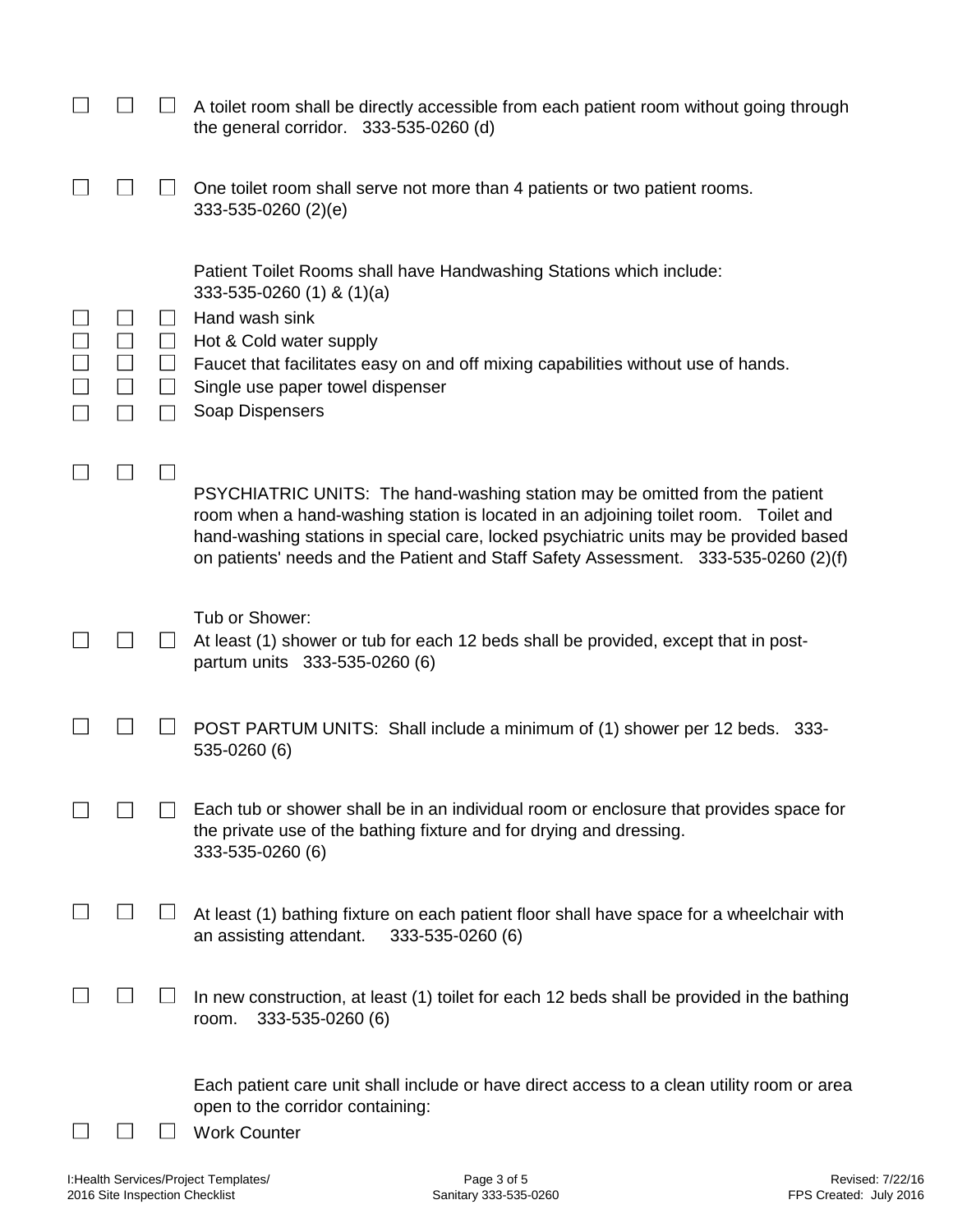|                |                                         | Facilities for storage and distribution of clean and sterile supply materials.<br>333-535-0260 (4)                                                                                                                                                                                                                  |
|----------------|-----------------------------------------|---------------------------------------------------------------------------------------------------------------------------------------------------------------------------------------------------------------------------------------------------------------------------------------------------------------------|
| $\blacksquare$ | $\blacksquare$                          | If the room is used for clean storage only, the hand-washing sink may be omitted. 333-<br>535-0260 (4)                                                                                                                                                                                                              |
|                |                                         | If the area is open to the corridor, all supply cabinets shall be fully enclosed.<br>333-535-0260 (4)                                                                                                                                                                                                               |
| $\Box$         | $\blacksquare$<br>⊔<br>$\Box$<br>$\Box$ | A hand wash station including:<br>Hand wash sink<br>Hot & Cold water supply<br>Faucet that facilitates easy on and off mixing capabilities without use of hands.<br>Single use paper towel dispenser<br>Soap Dispensers                                                                                             |
|                |                                         | Each patient care unit shall include or have direct access to a soiled utility or a soiled<br>holding room containing:                                                                                                                                                                                              |
|                |                                         | A clinic sink or equivalent flushing rim sink. Where a bed pan flushing device is<br>provided in patient toilet rooms, a utility sink may be provided in the soiled utility room<br>instead of a clinical sink. 333-535-0260 (5)9a)<br>The utility sink shall be at least 10" deep and measure at least 22" by 21". |
|                | $\Box$                                  | $333-535-0260(5)(a)$<br>Work counter 333-535-0260 (5)(a)                                                                                                                                                                                                                                                            |
|                | $\perp$                                 | Waste & linen receptacle 333-535-0260 (5)(a)                                                                                                                                                                                                                                                                        |
|                | $\perp$                                 | Separate infectious waste storage if not provided elsewhere. 333-535-0260 (5)(a)<br>Recycle storage if part of hospital operations. 333-535-0260 (5)(a)                                                                                                                                                             |
|                | $\Box$                                  | A hand wash station including: $333-535-0260$ (5)(a)<br>Hand wash sink<br>Hot & Cold water supply<br>Faucet that facilitates easy on and off mixing capabilities without use of hands.<br>Single use paper towel dispenser<br>Soap Dispensers                                                                       |
|                |                                         |                                                                                                                                                                                                                                                                                                                     |
|                |                                         | Soiled holding rooms are intended for temporary holding of soiled materials.<br>Clinical<br>sinks and work counters are not required in rooms used only for temporary holding of                                                                                                                                    |

soiled materials. If the flushing -rim clinical sink is not provided, facilities for cleaning bedpans shall be provided elsewhere. 333-535-0260 (5)(b)

## **CLEAN UTILITY OR CLEAN STORAGE:**

*YES NO NA*

Each patient care unit shall include or have direct access to a clean utility room or area open to the corridor containing a: 333-535-0260 (4)